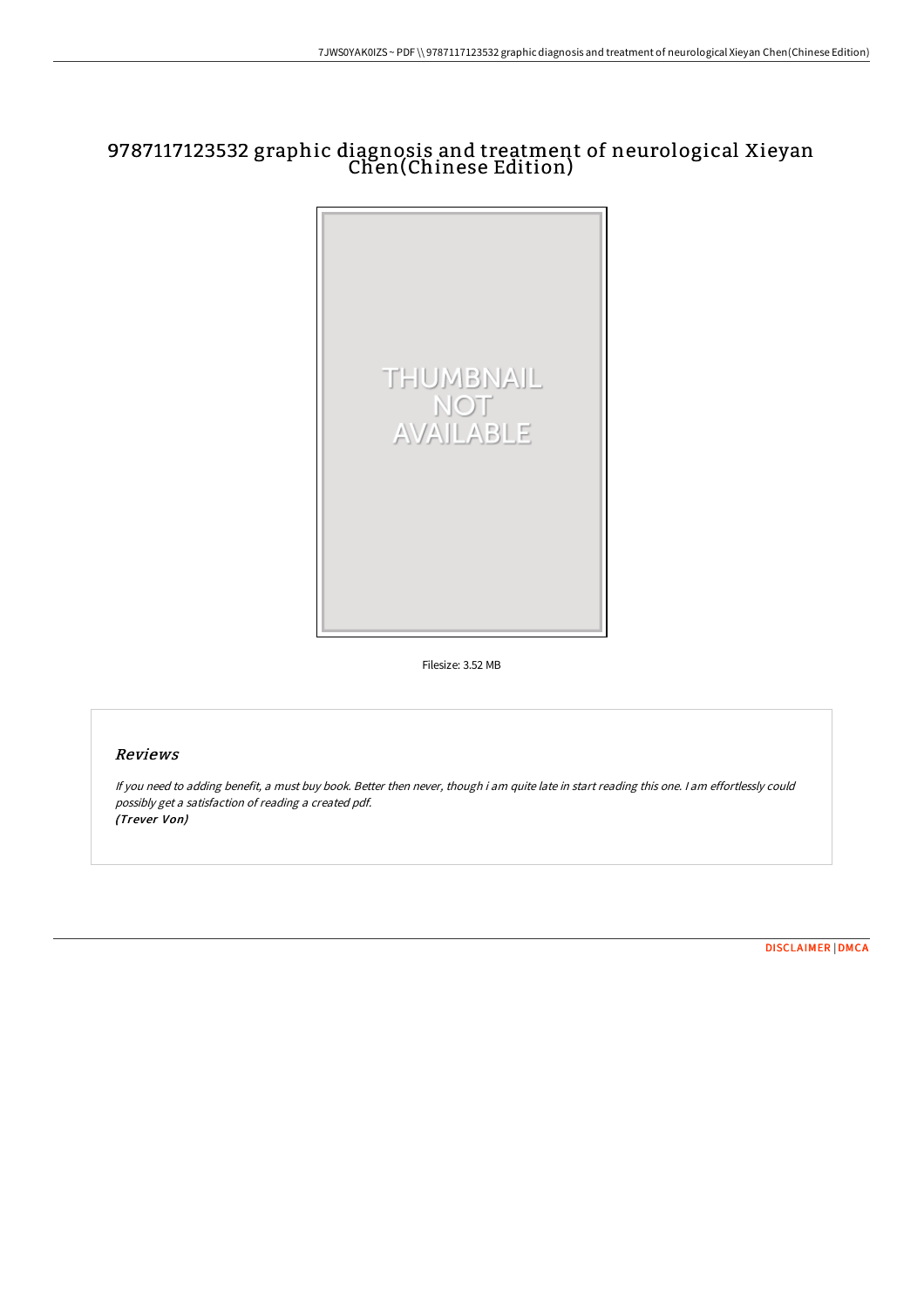### 9787 117 123532 GRAPHIC DIAGNOSIS AND TREATMENT OF NEUROLOGICAL XIEYAN CHEN(CHINESE EDITION)

**DOWNLOAD PDF** ঞ

paperback. Condition: New. Ship out in 2 business day, And Fast shipping, Free Tracking number will be provided after the shipment.Paperback. Pub Date :2010-01-01 Pages: 270 Publisher: People's Health Publishing House title: graphic neuropathy diagnosis and treatment of the original price: 58 yuan: Xie Yanchen Press: People's Health Publishing House Publication Date :2010-01 -01ISBN: 9787117123532 Words: 327.000 yds: 270 Edition: 1 Binding: Paperback: 16 commodity identification: new 1-114 Editor's Choice 'EXECUTIVE SUMMARY 1. disease through the understandable nerves of color anatomical illustrations show. 2 salient features of each disease in the form of case reports show realistic. (3) Each case report the equipped etiology. diagnosis and treatment of the Overview. Easy to find the differential diagnosis of neurological symptoms and signs are already indicate chronological order alphabet. 5. Diagnosis of each disease diagnostic testing arrangements set out in Appendix B. For ease of reference. each disease treatment programs are listed in Appendix C. Rare disease. diagnosis and treatment of controversial. have been omitted. but the reader through some excellent references for further study. 'Directory the first part of the differential diagnosis of a history of neurology neurology symptoms common symptoms of neurology A dark point B back pain restless legs syndrome C convulsions illusion D fecal incontinence transient cerebral ischemic attack E nightmare deafness. tinnitus F diplopia H hallucinations coma J memory loss. anxiety and neck pain K of hip pain M sleepwalking facial pain the P the dysuria S upper extremity pain upper limb weakness insomnia blindness loss of smell or olfactory abnormalities blurred vision. drowsiness sleep apnea hoarse T head mass or edema to headache dizziness W photophobia weakness. lower limb pain and lower limb weakness systemic X urine incontinence Y eye pain impotence forgotten the depression to syncope Z delirium limbs feel abnormal second part  $of the$ 

Read [9787117123532](http://bookera.tech/9787117123532-graphic-diagnosis-and-treatment-of.html) graphic diagnosis and treatment of neurological Xieyan Chen(Chinese Edition) Online  $\blacksquare$ Download PDF [9787117123532](http://bookera.tech/9787117123532-graphic-diagnosis-and-treatment-of.html) graphic diagnosis and treatment of neurological Xieyan Chen(Chinese Edition)